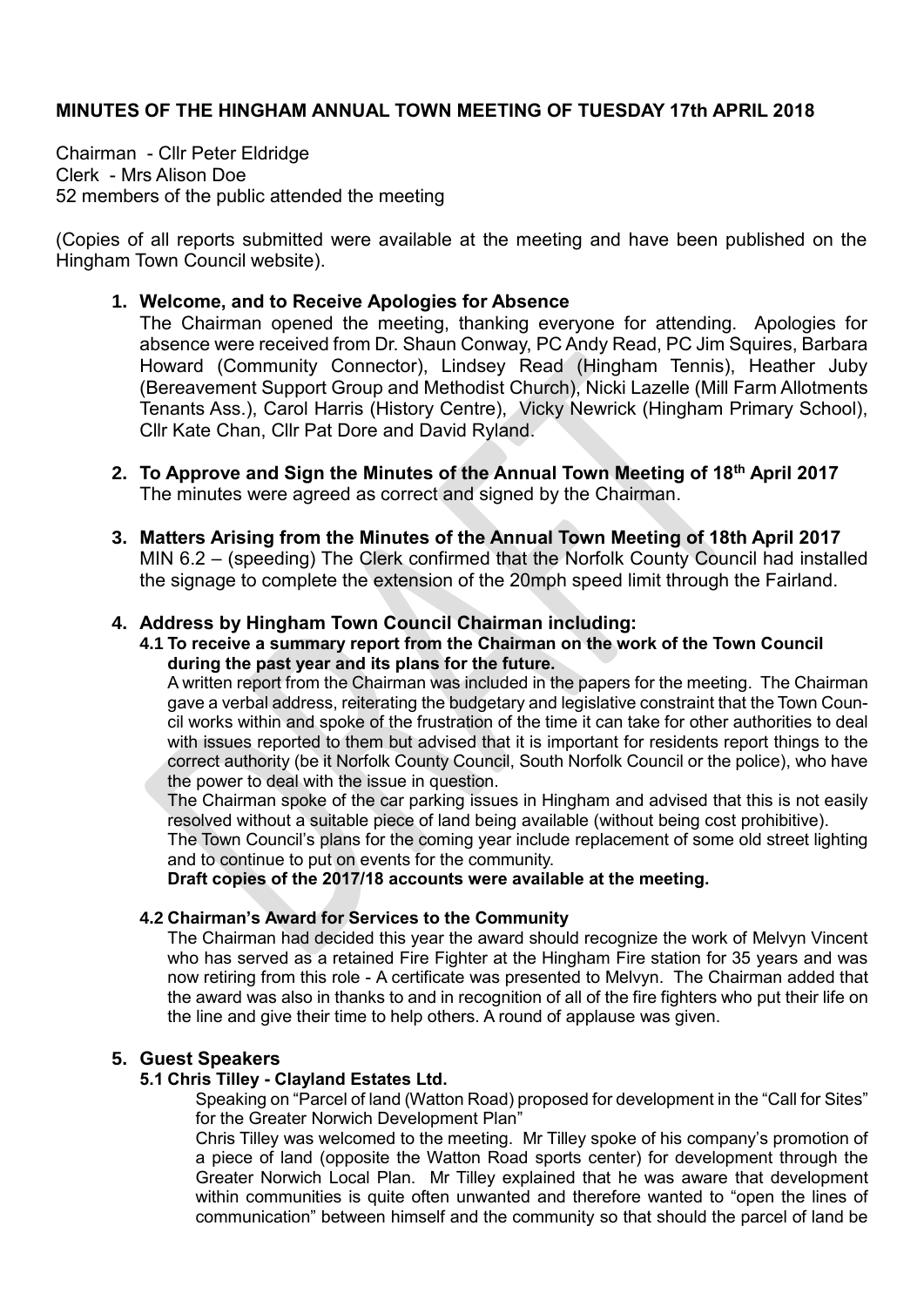allocated for development he can work with the community to ensure that the development is planned taking into account the views of what the community want. The Chairman thanked Mr Tilley for attending and speaking at the meeting.

#### **5.2 Tony Abel and Paul LeGrice- Abel Homes Ltd.**

Speaking on "Building 'The Hops' development within the Community of Hingham"

Tony Abel and Paul LeGrice were welcomed to the meeting. They gave a PowerPoint presentation where Mr Abel spoke about his family's long standing history, living and working in Hingham, going back to his great, great grandparents through to his parents and himself.

Mr Abel spoke about the development in Hingham by Abel Homes prior to the Hops – (Admiral Gardens, Hardingham Road and Gardeners Green)

Mr LeGrice took to the floor to talk about the Hops development. In designing the development, triangular open spaces were incorporated to reflect the greens in the Market Place and Fairland. The houses include solar panels, air source heating and high levels of insulation to achieve an A rating for energy efficiency. The first residents moved in, in the summer of 2016 and currently there are only 6 properties left to sell. The development has proved very popular with the first opening of a show home seeing people queuing outside to view. The development provides 59 homes for the open market and 29 affordable homes.

Mr LeGrice went on to talk about Abel Homes support to the local community, with the company awarding donations to the Cricket Club, Football Club, Tennis Club, St Andrews Church, Hingham Primary School and Hingham Town Council Events Working Party. The sale of Hops Beer has also generated further funding, with £1 donation per bottle sold, being made to a fund for "good causes" in Hingham, (to be distributed by the Town Council). The Company also funded the installation of outdoor gym equipment at the sports center. Abel Homes have also been working with the Primary School to design much needed extensions and new facilities at the school. The design would cost £2.5million to implement, and Mr Abel expressed disappointment that the primary school hadn't benefited from the Community Infrastructure Levy funding. Abel Homes will look to promote the land to the east of the Hops for development (through the GNLP) and hope that this will generate significant CIL funding for the community.

A public art installation will be unveiled at the Hops development in May.

Speaking to Mr Abel, District Cllr Bendle advised that £75,000 of CIL funding had been allocated to Hingham Primary School (next year).

A member of the public asked if, should a further development be built, that the community be involved in choosing road names, therefore giving the opportunity to commemorate people (by naming a road after them). It was explained by Mrs Abel (who was seated in the audience) that the company's previous experience of doing this was that it was very difficult, as permission had to be obtained from every living member of that person's family. Road name choices also have to be approved by Royal Mail and South Norfolk Council.

The Chairman thanked Mr Abel and Mr Legrice for attending and speaking at the meeting.

## **6. Open Forum to Discuss Matters Raised by the General Public**

- 6.1 A query was raised regarding the progress on the installation of the mobile phone mast in the church, Rev Reed advised that no equipment had been installed as yet. Network Coverage Solutions had assessed the church tower for suitability, and although payments have been made to the church, there was no indication of when the equipment would be installed. Rev Reed reiterated that there would be no visible mast, but transmitters inside the church tower. The equipment would serve the O2 and Vodaphone networks.
- 6.2 A resident advised that several properties on Bond Street had suffered from attempted breakins, and urged anyone who believes someone may have attempted to break in to their property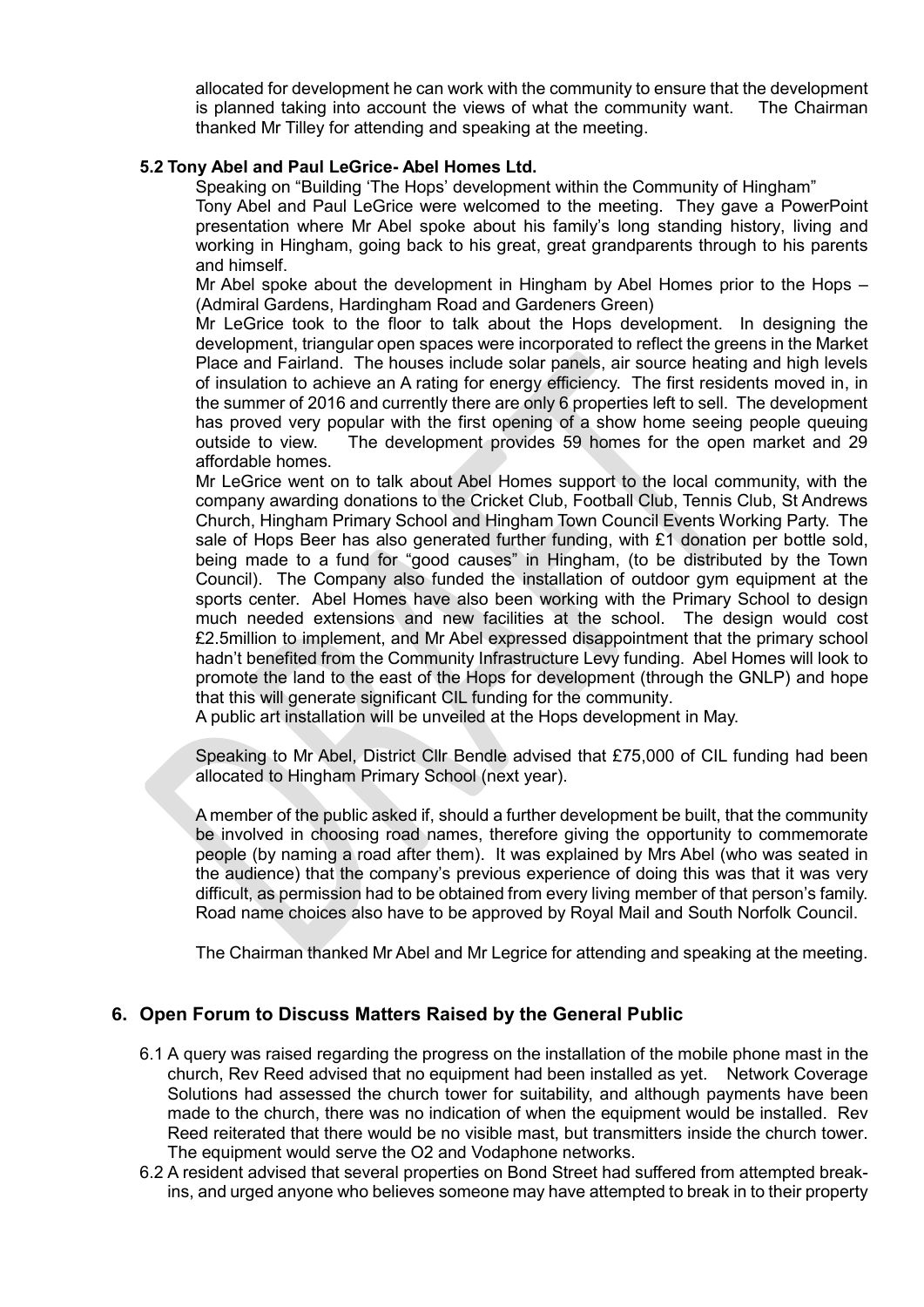to report it to the police. The Police need to be made aware if there are crimes being committed in Hingham to ensure resources are deployed to the town.

## **7. To Receive Reports from Hingham Clubs, Societies, Charities and Organizations etc. (approximately 5mins each)**

*Written reports from the following Clubs, Societies, Charities and Organizations were circulated and a verbal overview was given by the Chairman (the reports are appended to these minutes) any additional verbal updates given at the meeting are recorded as below***:**

## **7.1. HINGHAM TOWN COUNCIL WORKING PARTIES**

The Chairman thanked Cllr Maltby for all of her hard work on the Events Working Party, setting up the community events in Hingham, helping to put Hingham "on the map". Cllr Maltby has decided to step down from this role, and the Chairman asked for anyone who wishes to help with events to let the Clerk know. The Clerk advised that the Market in the Market Place would take place on June 16<sup>th</sup> and all of the clubs are encouraged to take part this year. The Clerk also advised that any community organization holding an event could forward a poster or information to her for inclusion on the Hingham Community Events facebook page, which has over 250 followers.

## **7.2. COMMUNITY CONNECTOR**

## **7.3. HINGHAM COMMUNITY SPEED WATCH**

The Community Speed Watch are looking for new volunteers, who could spare about an hour a fortnight. So far the speed watch have held 8 road side sessions which has resulted in 24 letters being sent from the police to speeding drivers, if a driver receives a 3rd letter, this is hand delivered by the police. The process is based on re-educating drivers rather than enforcement based. A new light weight radar gun is now available and the road side sessions will only take place if the weather conditions are suitable. Anyone who would like to see what volunteering for the Speed Watch involves would be welcome to join in on a road side session. Thanks were offered to the current Speed Watch volunteers.

## **7.4. HINGHAM PRIMARY SCHOOL**

A representative from the Friends of Hingham Primary School thanked the community for its support and advised that the friends put on many fund raising events though out the year.

## **7.5. HINGHAM COMMUNITY CAR SCHEME**

The Community Car Scheme has a new administrator. The Scheme is seeing a higher number of journeys and is trying to improve links with other organizations to reach more residents living alone who may benefit from the service. More volunteer drivers would be most welcome, with the costs being met from the client (50%) and funding from Norfolk County Council, South Norfolk Council and Hingham Town Council.

## **7.6. HINGHAM BEREAVEMENT SUPPORT GROUP**

The group are looking to function as a safe social place for people, as well as offering more in depth support.

## **7.7. HINGHAM LUNCHEON CLUB**

## **7.8. HINGHAM GOOD NEIGHBOURS SCHEME**

While there isn't a big demand for this scheme it is valued very much by those who do use it.

## **7.9. LINCOLN SOCIAL CENTRE**

The Lincoln Social Centre Committee are looking for a new chairperson.

## **7.10. HINGHAM CHARITY**

## **7.11. HINGHAM EDUCATION TRUST**

The trust continues to support students from all walks of life through university, and many letters of thanks have been received over the years. The trust has a new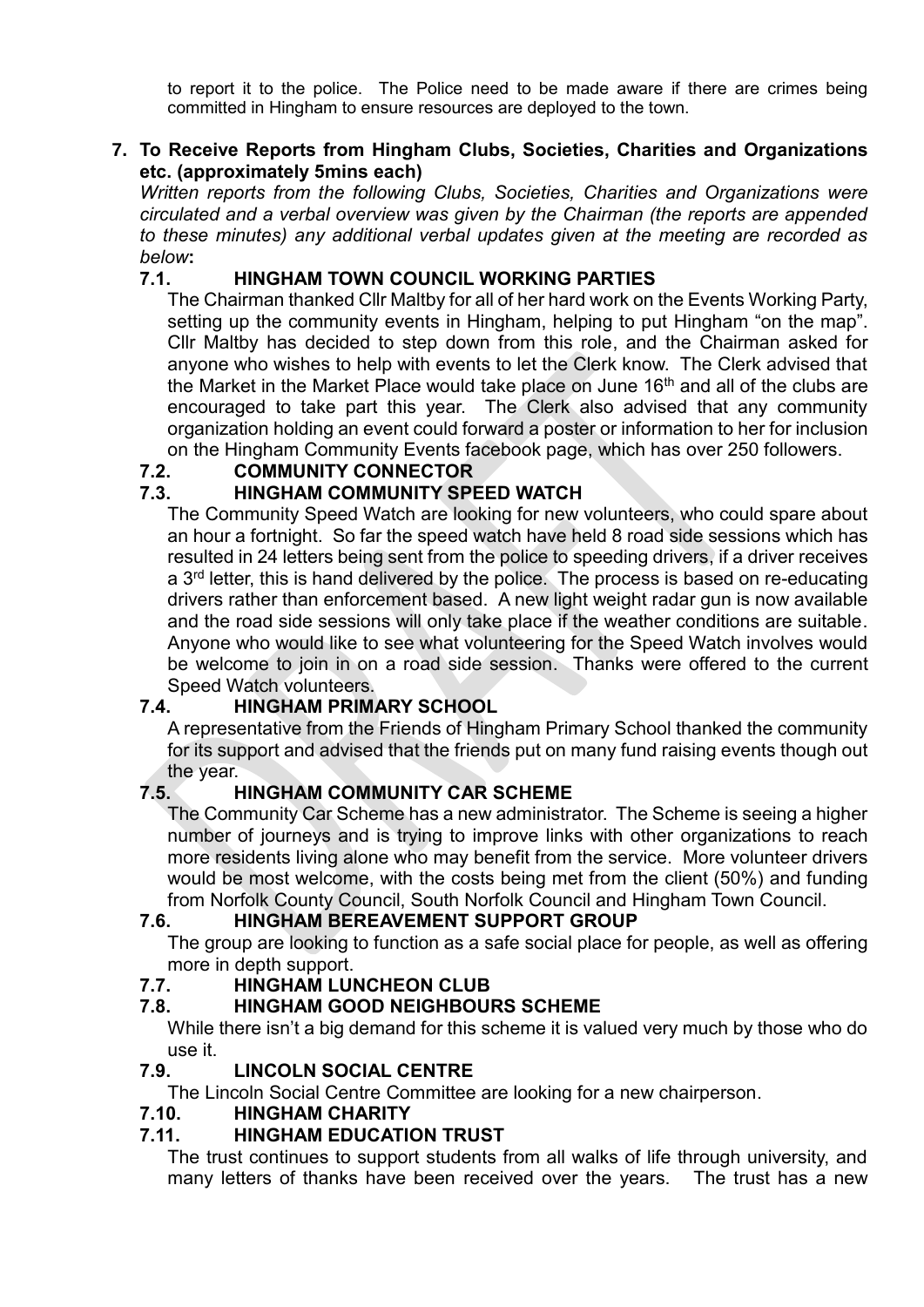secretary following the retirement of Pam Chapman, thanks was offered to Pam for her many years work.

# **7.12. THE HINGHAM SOCIETY**

The year's activities were knocked a little through bereavement and poor weather. Thanks was offered to the land owners for keeping the Right of Way and permissive paths over their land much more open. The Society currently has 542 members and any new members would be welcome, (annual membership costs £1.00). The society hope to undertake a survey to ascertain resident preferred sites for development through the GNLP.

# **7.13. HINGHAM HISTORY CENTRE**

# **7.14. GARDENING CLUB**

# **7.15. MILL FARM ALLOTMENTS TENANTS ASS.**

The tenants association is recently formed and will work with the trustees to enable more people to use the allotments.

## **7.16. HINGHAM W.I**

# **7.17. HIGNHAM SANTA'S GROTTO**

The Grotto has been in Hingham since 2014 and gives a lovely focal point for the town over the Christmas period. An additional building was erected for Christmas 2017. The Committee would like to hear from anyone wishing to volunteer to help with the grotto (be it on the committee or with the building and dismantling of the grotto).

# **7.18. HINGHAM AND HARDINGHAM ART GROUP**

The Chairman thanked the art group for bringing some of some of their work for a display for the evening.

# **7.19. ST ANDREWS HERITAGE FUND**

The heritage fund holds events to raise money purely for the fabric of the building. Work is needed to the guttering and some flooring and it is estimated that the building costs £150 per day to run. Concerns were raised that some of the concerts held in the church do not attract may Hingham residents. Most attendees come from further afield, and the committee would like to hear any ideas for the type of events/concerts that Hingham people would like to see held in the church.

# **7.20. HINGHAM METHODIST CHURCH**

## **ST ANDREWS CHURCH**

The new heating and lighting has made a huge difference to the church, and has opened up the possibility of the church being used by the community for many more events and activities. Catering inside the church is also possible. Rev. Reed thanked the Chairman for his/the Councils support, and gave apologies for any inconvenience caused by the over run of the Attleborough Road closure while the heating/lighting was being installed.

## **7.22. HINGHAM RECTORY BOWLS CLUB**

Thanks was offered to District Cllr Bendle for the support from SNC. The club building still needs a lot of improvement work for which the club will be fundraising. The building is now hosting a Zumba class on a Thursday.

## **7.23. HINGHAM BOWMEN ARCHERY CLUB**

- **7.24. HINGHAM CRICKET CLUB**
- **7.25. HINGHAM TENNIS CLUB**

## **7.26. HINGHAM PLAYING FIELD ASSOCIATION**

The AGM will be held on 23rd May 2018. The Association is looking for new committee members.

# **8. To receive Annual Reports from County and District Councillors**